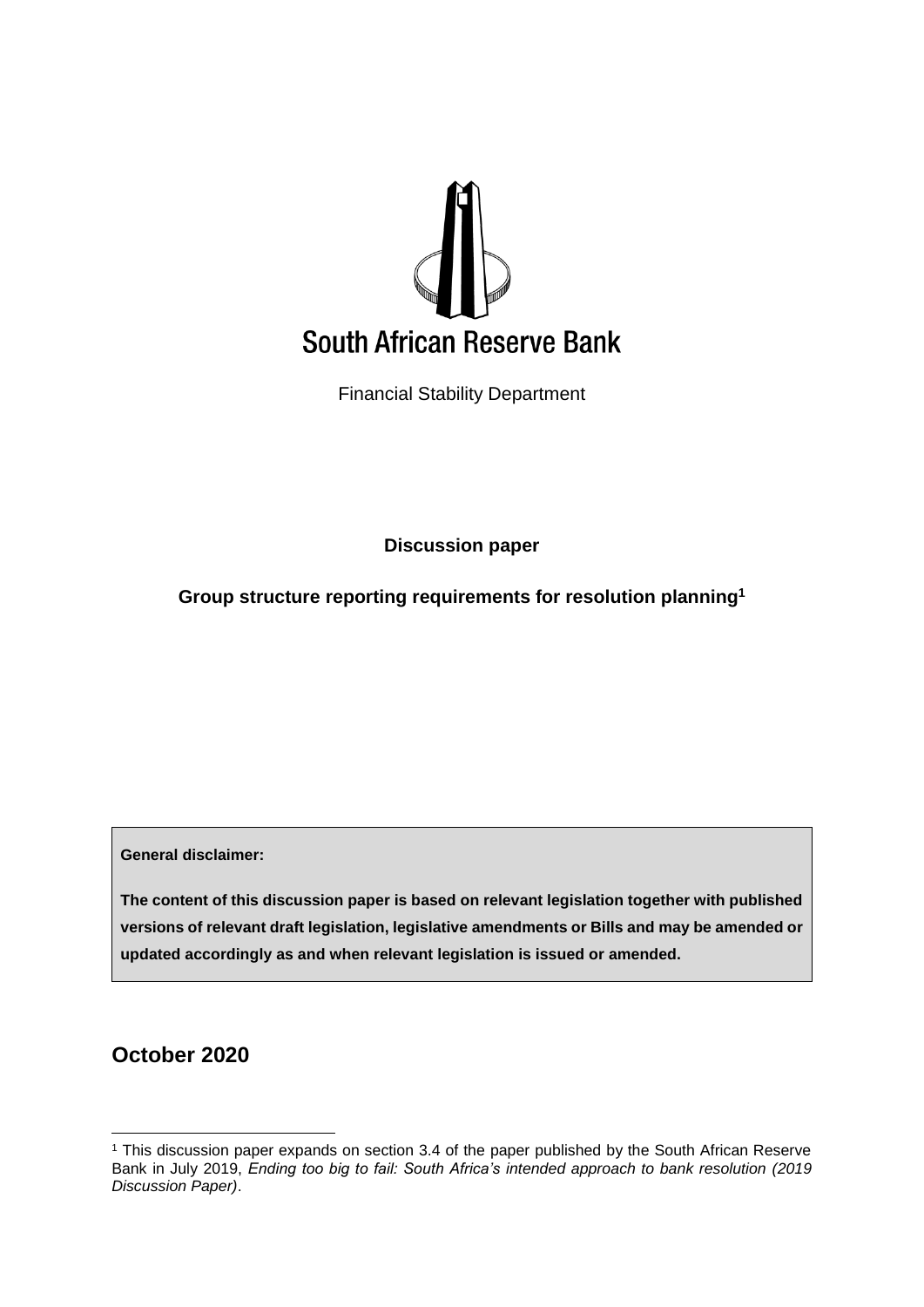## **Contents**

| 1.                                                                                                                                                  |  |
|-----------------------------------------------------------------------------------------------------------------------------------------------------|--|
| 2.                                                                                                                                                  |  |
| Banks, non-bank SIFIs, payment system operators and participants of a<br>2.1                                                                        |  |
| 2.2                                                                                                                                                 |  |
| 2.2.1                                                                                                                                               |  |
| 2.2.2                                                                                                                                               |  |
| 2.3                                                                                                                                                 |  |
| 2.4                                                                                                                                                 |  |
| 2.5                                                                                                                                                 |  |
| 3.                                                                                                                                                  |  |
|                                                                                                                                                     |  |
|                                                                                                                                                     |  |
|                                                                                                                                                     |  |
|                                                                                                                                                     |  |
| Annexure B: Reporting templates for shareholders of ultimate holding company  14                                                                    |  |
| Annexure C: Reporting template for banks, non-bank SIFIs, payment system<br>operators and participants of systemically important payment systems 16 |  |
|                                                                                                                                                     |  |
|                                                                                                                                                     |  |
|                                                                                                                                                     |  |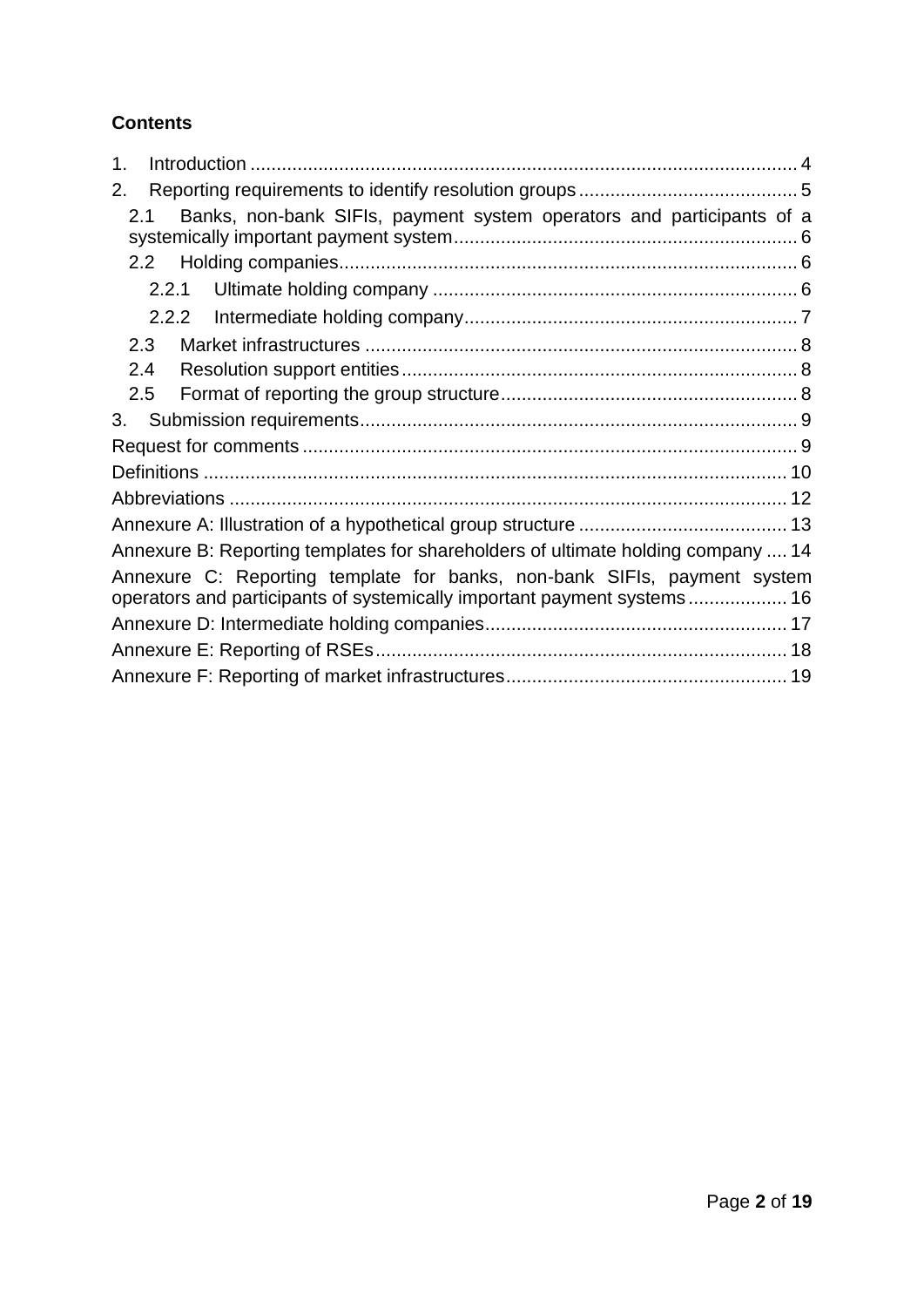## **Tables and figures**

#### **Reporting templates for shareholders of ultimate holding company**

**Table B.1**[: Main identified shareholders of ultimate holding company](#page-13-1) ..................... 14 **Table B.2:** Aggregate remaining minority shareholders of ultimate holding company [.................................................................................................................................](#page-13-2) 14 **Table B.3**[: Example 1 of main identified shareholders of ultimate holding company14](#page-13-3) **Table B.4**[: Example 2 of main identified shareholders of ultimate holding company15](#page-13-4) **Table B.5**[: Example 1 of aggregate remaining minority shareholders of ultimate](#page-14-0)  holding company [......................................................................................................](#page-14-0) 15 **Table B.6**[: Example 2 of aggregate remaining minority shareholders of ultimate](#page-14-1)  holding company [......................................................................................................](#page-14-1) 15

#### **Reporting template for banks, non-bank SIFIs, payment system operators and participants of systemically important payment systems**

**Table C.7:** [Reporting template for banks, non-bank SIFIs, payment system operators](#page-15-1)  [and participants of systemically important payment systems](#page-15-1) ................................... 16 **Table C.8**[: Example of completed reporting template for banks, non-bank SIFIs,](#page-15-2)  [payment system operators and participants of systemically important payment](#page-15-2)  systems [....................................................................................................................](#page-15-2) 16

#### **Intermediate holding companies**

|  |  |  |  |  |  |  | Table D.10: Example of completed reporting template for intermediate holding |  |
|--|--|--|--|--|--|--|------------------------------------------------------------------------------|--|
|  |  |  |  |  |  |  |                                                                              |  |

#### **Reporting of RSEs**

| <b>Table E.12:</b> Example of completed reporting template for the identified RSEs  18 |  |
|----------------------------------------------------------------------------------------|--|

#### **Reporting of market infrastructures**

|  |  | Table F.13: Reporting template for identified market infrastructures  19  |  |  |  |
|--|--|---------------------------------------------------------------------------|--|--|--|
|  |  | Table F.14: Example of completed reporting template for identified market |  |  |  |
|  |  |                                                                           |  |  |  |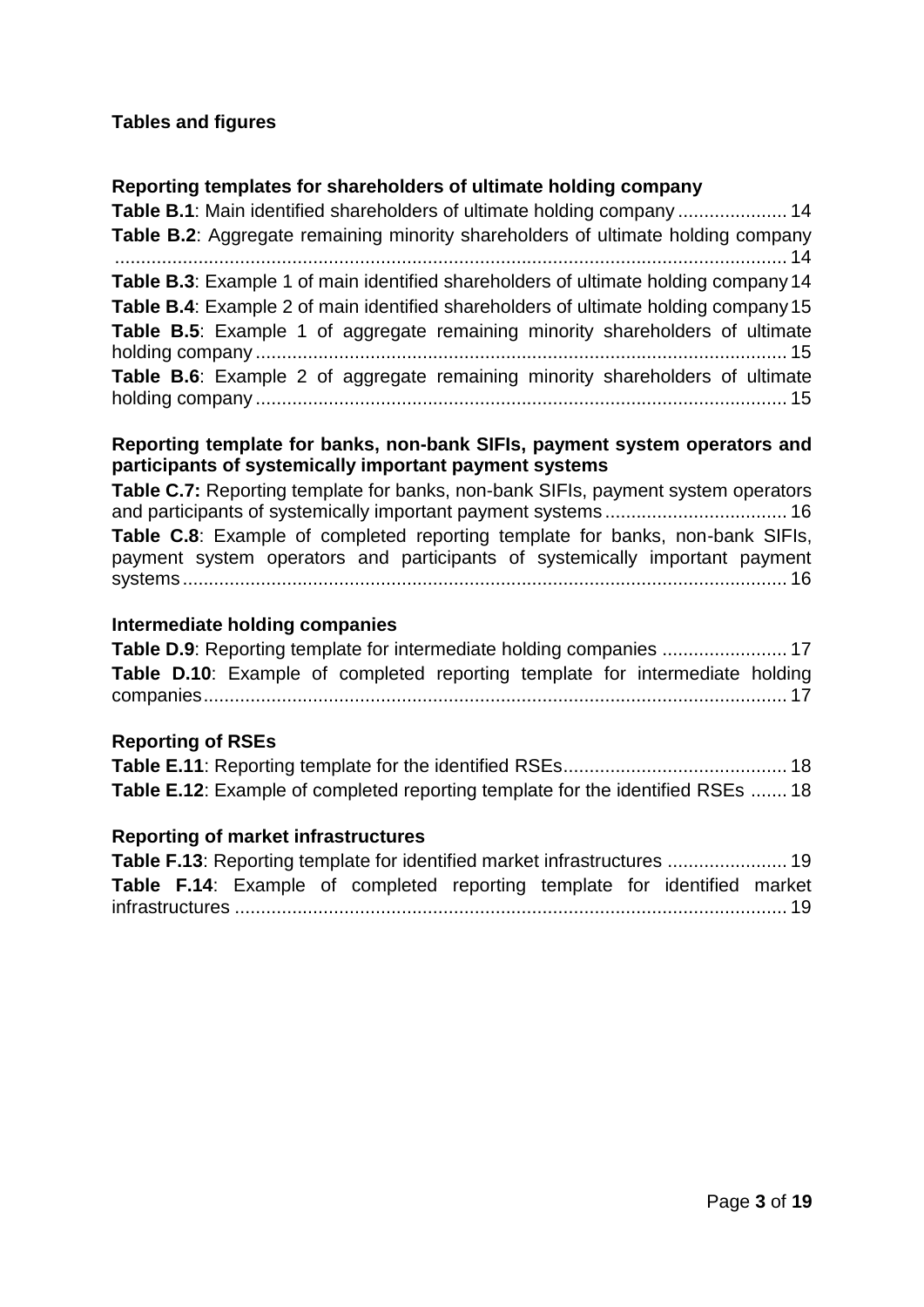## <span id="page-3-0"></span>**1. Introduction**

The Financial Sector Laws Amendment Bill, 2018 (FSLAB) proposes an insertion of a new clause 29A into the Financial Sector Regulation Act 9 of 2017 (FSR Act), which defines a designated institution (DI) as any of the following:

- a. a bank;
- b. a systemically important financial institution (SIFI);
- c. a payment system operator and participant of a systemically important payment system;
- d. a company that is a holding company of a bank, a SIFI, or a payment system operator of a systemically important payment system; and
- e. if a bank or a SIFI is a member of a financial conglomerate, each of the other members of the financial conglomerate.

In terms of this clause, an institution can fall in the scope of the resolution framework either in its own right (by being a bank, a non-bank SIFI, a payment system operator, a participant of a non-bank SIFI or a holding company of any of the above), or by being part of a financial conglomerate as determined by the Prudential Authority (PA) in terms of section 160 of the FSR Act.

Section 166E of the FSLAB puts an obligation on the SARB, as a resolution authority (RA), to "plan for the potential need for the orderly resolution of DIs", that is, to develop resolution plans for DIs. In order to avoid a situation in which the SARB has to potentially include a multitude of group entities in a resolution plan, which may not necessarily be relevant for an orderly resolution, the FSLAB provides that the Governor may, by written notice to a person or body that is a DI because of being part of a financial conglomerate, determine that such person or body is not a DI. In short, all entities in a financial conglomerate are DIs for the purposes of resolution planning, unless they are excluded by the Governor. The entities in a financial conglomerate that are not excluded by the Governor are referred to in this paper as a resolution group.

The objective of the requirements set out in this paper is to propose criteria to be applied by banks and by the SARB, as an RA, to identify resolution groups (i.e. which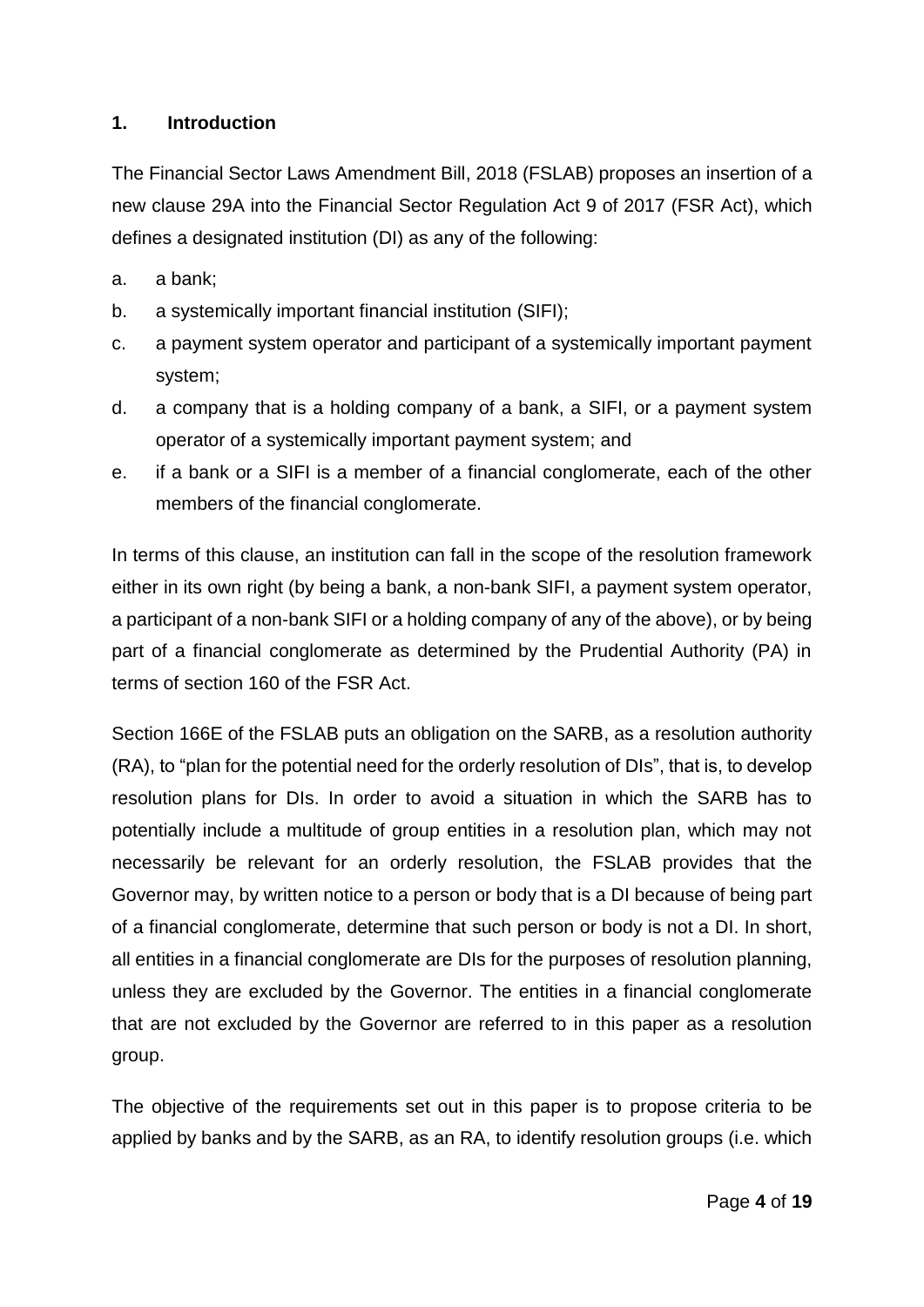entities in a financial conglomerate should be treated as part of a DI, and which entities could be excluded by the Governor without affecting the ability of the SARB to conduct an orderly resolution). These criteria will also inform DI's future reporting requirements on their group structures, for resolution planning purposes. The development of a feasible resolution plan is dependent on a good understanding of the group structure and the identification of relevant entities in the group that will play an important role in order to achieve an orderly resolution.

## <span id="page-4-0"></span>**2. Reporting requirements to identify resolution groups**

The existing regulatory requirements for the reporting of group structures are not suitable for the identification of resolution groups. For example, regulation 56(2)(a)(ix)(C) of the Regulations relating to Banks (Regulations) requires banks to submit a group structure that identifies all interest held as at 31 March and 30 September of each year, or in the event of any major change in the group structure. This regulation potentially results in very detailed and lengthy group structures, without sufficient background information to identify resolution groups. A similar situation may arise with the reporting of financial conglomerates to which non-bank SIFIs belong.

In order to identify resolution groups and group entities that should be excluded by the Governor from the definition of DIs, more specific requirements on the reporting of group structures will be placed on DIs. Paragraphs 2.1 to 2.4 set out the proposed entities that should be reported to the SARB (reportable entities) in order to facilitate the identification of resolution groups.

For certain of the reportable entities, the SARB will also require information about their ownership structures at a minimum level of detail. An understanding of the ownership structure is important when identifying applicable resolution actions, for example, to assess contagion effects if shareholders and creditors are to be bailed in. The format in which this information has to be reported is illustrated in Annexure A, which provides an illustration of a hypothetical group structure, as well as Annexure B, which sets out the relevant reporting template.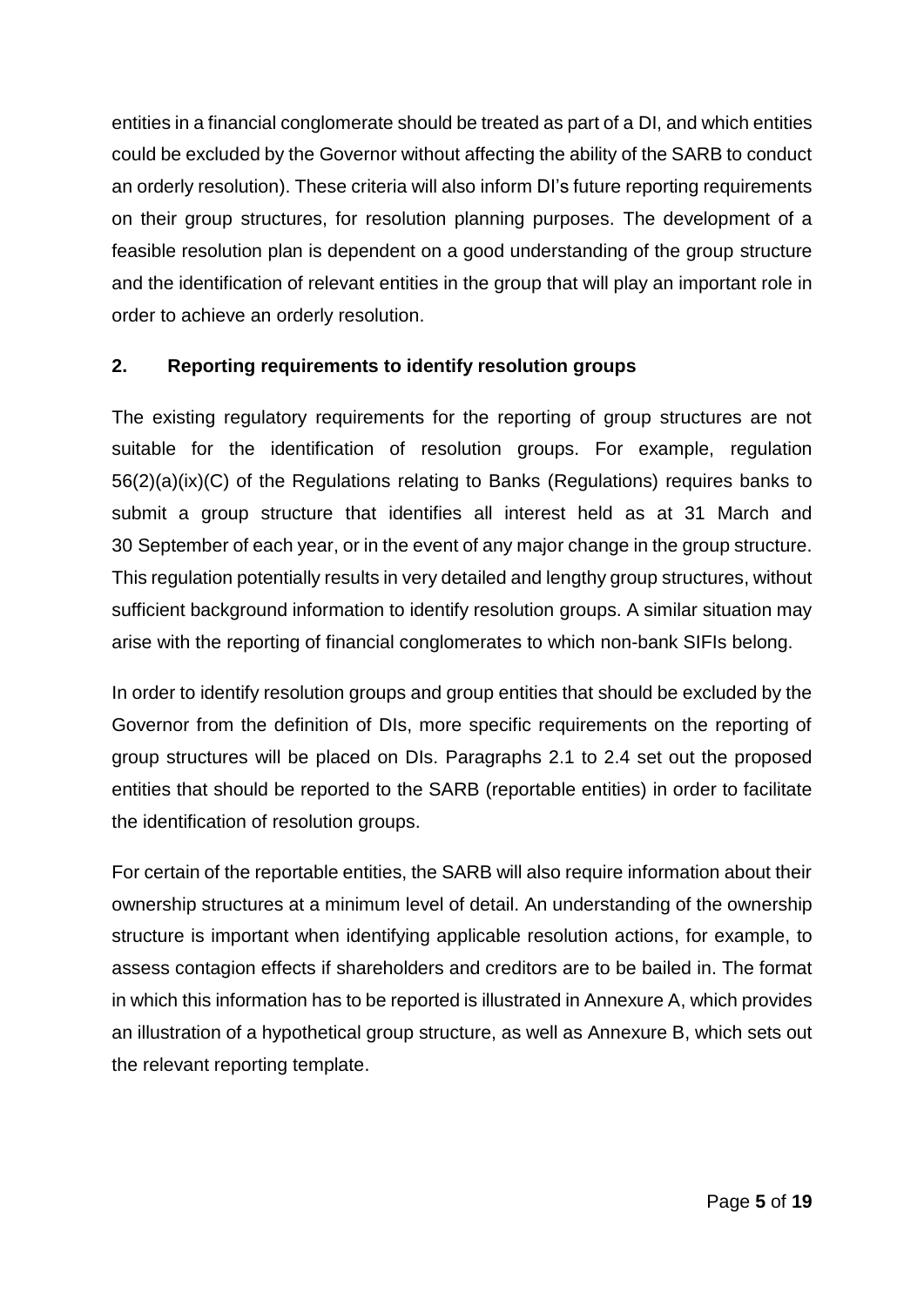## <span id="page-5-0"></span>**2.1 Banks, non-bank SIFIs, payment system operators and participants of a systemically important payment system**

All entities in a financial conglomerate that are defined in the FSLAB as DIs in their own right will by default form part of a resolution group and will thus have to be reported in the group structure. In the 2019 Discussion Paper, the SARB described REs as the entities in a financial group that the SARB intends to put in resolution in order to apply resolution actions to them. Entities that are DIs in their own right are likely to also be REs.

For companies in this category, the following information should be reflected on the group structure:

- i. The registered name and percentage of shareholding held in the banks, nonbank SIFIs, payment system operators and participants of a systemically important payment system institution (REs), respectively.
- ii. The registered name and percentage shareholding of the intermediate holding company/ies between the identified potential RE and the ultimate holding company.

Refer to Annexure A for an illustration of a hypothetical group structure and Annexure C for the relevant reporting template.

## <span id="page-5-1"></span>**2.2 Holding companies**

The FSLAB includes holding companies of a bank, a SIFI, or a payment system operator of a systemically important payment system as DIs. For the purposes of resolution planning, both the ultimate holding company and intermediate holding companies should be reported on the group structure.

## <span id="page-5-2"></span>2.2.1 Ultimate holding company

The ultimate holding company is the highest level juristic person, registered in South Africa, which controls the subsidiaries in the group. The ultimate holding company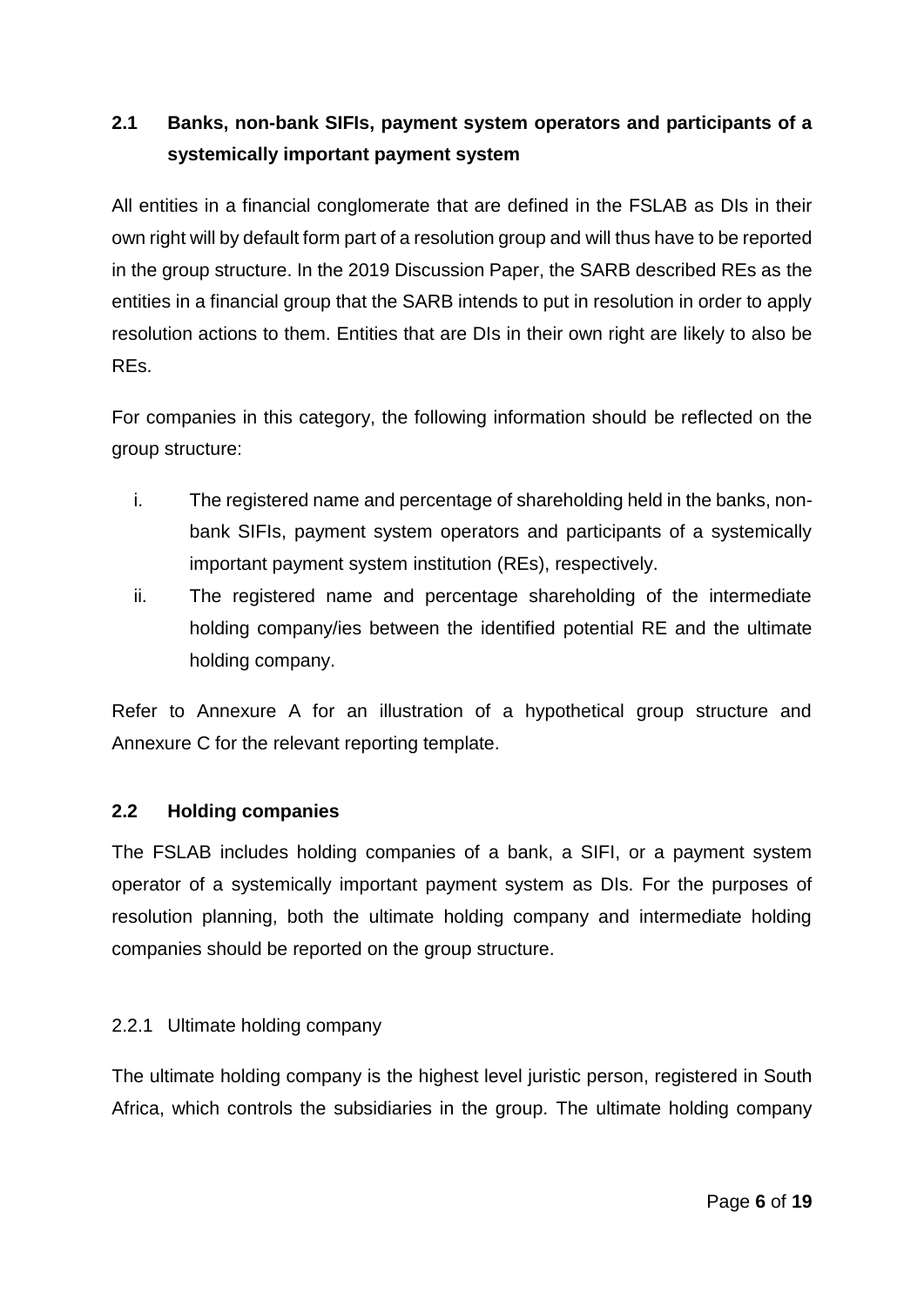should be the first entity reflected on the group structure, after the identification of its shareholders.

The following information about shareholders of the ultimate holding company should be provided, as set out in Annexure A which is an illustration of a hypothetical group structure and Annexure B which provides the relevant reporting template.

- a. The names and shareholding percentage of all the shareholders who have a shareholding of > 5%.
- b. The names of the top five shareholders and their percentage shareholding, regardless of the percentage shareholding.
- c. The aggregate of all remaining shareholders should be disclosed as 'minority shareholders', together with remaining aggregate shareholding percentage.

## <span id="page-6-0"></span>2.2.2 Intermediate holding company

Intermediate holding companies are the entities which have the majority shareholding/control of a subsidiary in the group; however, the intermediate holding company itself is owned by another entity in the group.

All intermediate holding companies of entities reported in terms of paragraph 2.1, 2.3 and 2.4 should be reported.

The following information about the intermediate holding company should be provided, as set out in Annexure A, which is an illustration of a hypothetical group structure and Annexure D, which sets out the relevant reporting template.

- i. The names and shareholding percentage of all shareholders who have a shareholding of  $\geq$  5%.
- ii. The names of the top five shareholders and their percentage shareholding, regardless of the percentage shareholding.
- iii. The aggregate of all remaining shareholders should be disclosed as 'minority shareholders', together with remaining aggregate shareholding percentage.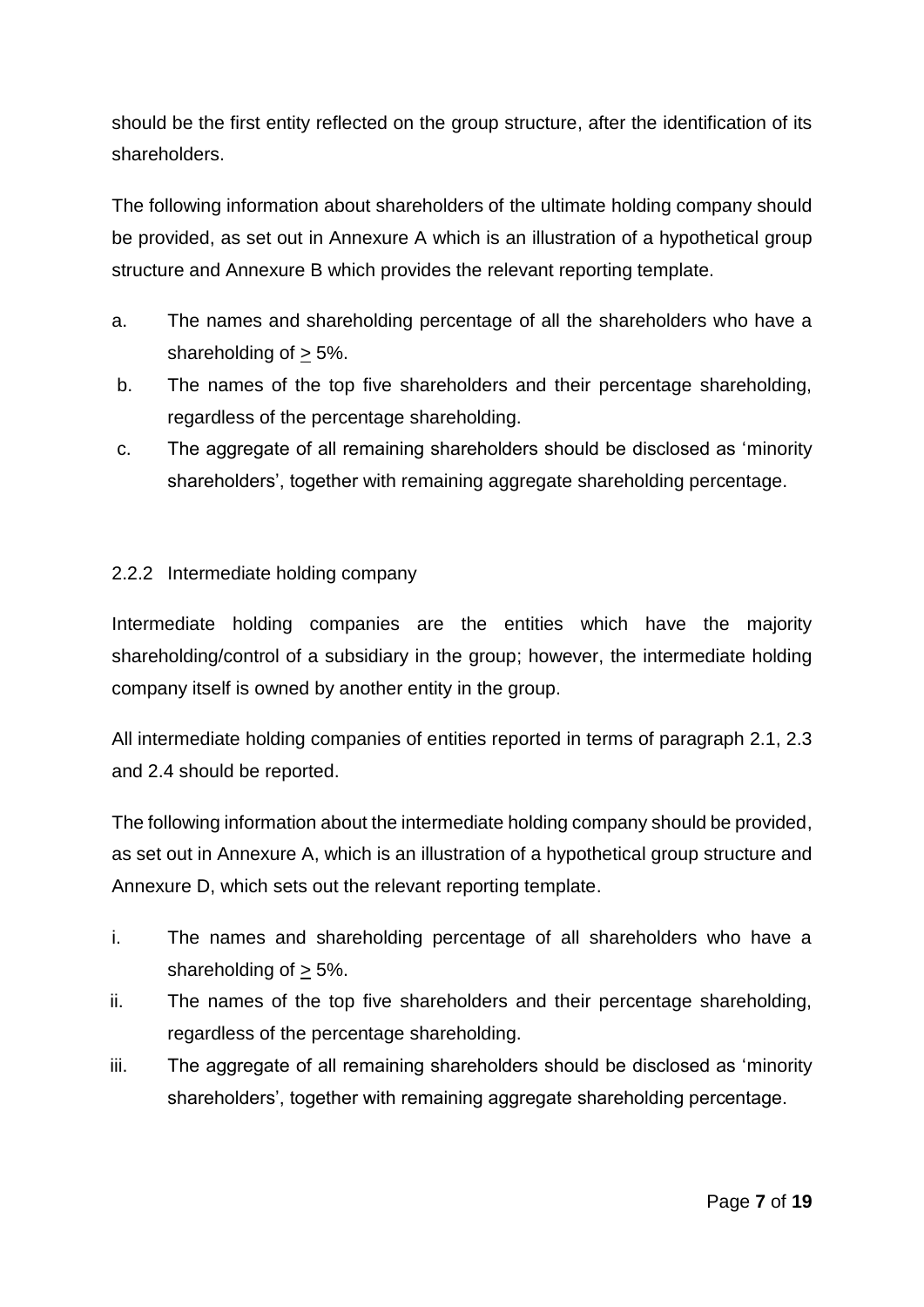## <span id="page-7-0"></span>**2.3 Market infrastructures**

Market infrastructures are essential for the smooth functioning of the financial system as they provide functions such as clearing and settlement for all types of financial transaction. All market infrastructures, excluding those captured under paragraph 2.1, should be reflected in the group structure.

The reporting template that relates to market infrastructures is set out in Annexure F and an example of how the market infrastructure should be reported in the group structure is set out in Annexure A.

## <span id="page-7-1"></span>**2.4 Resolution support entities**

The 2019 Discussion Paper introduced the concept of 'resolution support entities' (RSEs). RSEs are entities in a financial conglomerate that do not have to be put in resolution when the resolution group fails, but that will play an important role in supporting an orderly resolution.

RSEs include group entities that are not included in 2.1 to 2.3 above, but that perform either a critical function or critical shared service, or that operate a core business line or core shared service, as defined in this paper.

The following information about RSEs should be provided, as set out in Annexure  $A$ the illustrative group structure example  $-$  and Annexure E which sets out the specific reporting template requirements:

- i. The registered name and percentage of shareholding held in the RSE.
- ii. The registered name and percentage shareholding of the intermediate holding company/ies between the identified potential RSE and the ultimate holding company.

## <span id="page-7-2"></span>**2.5 Format of reporting the group structure**

An illustrative example of the format in which the group structures should be submitted is included in Annexure A. For ease of analysis and comparison between different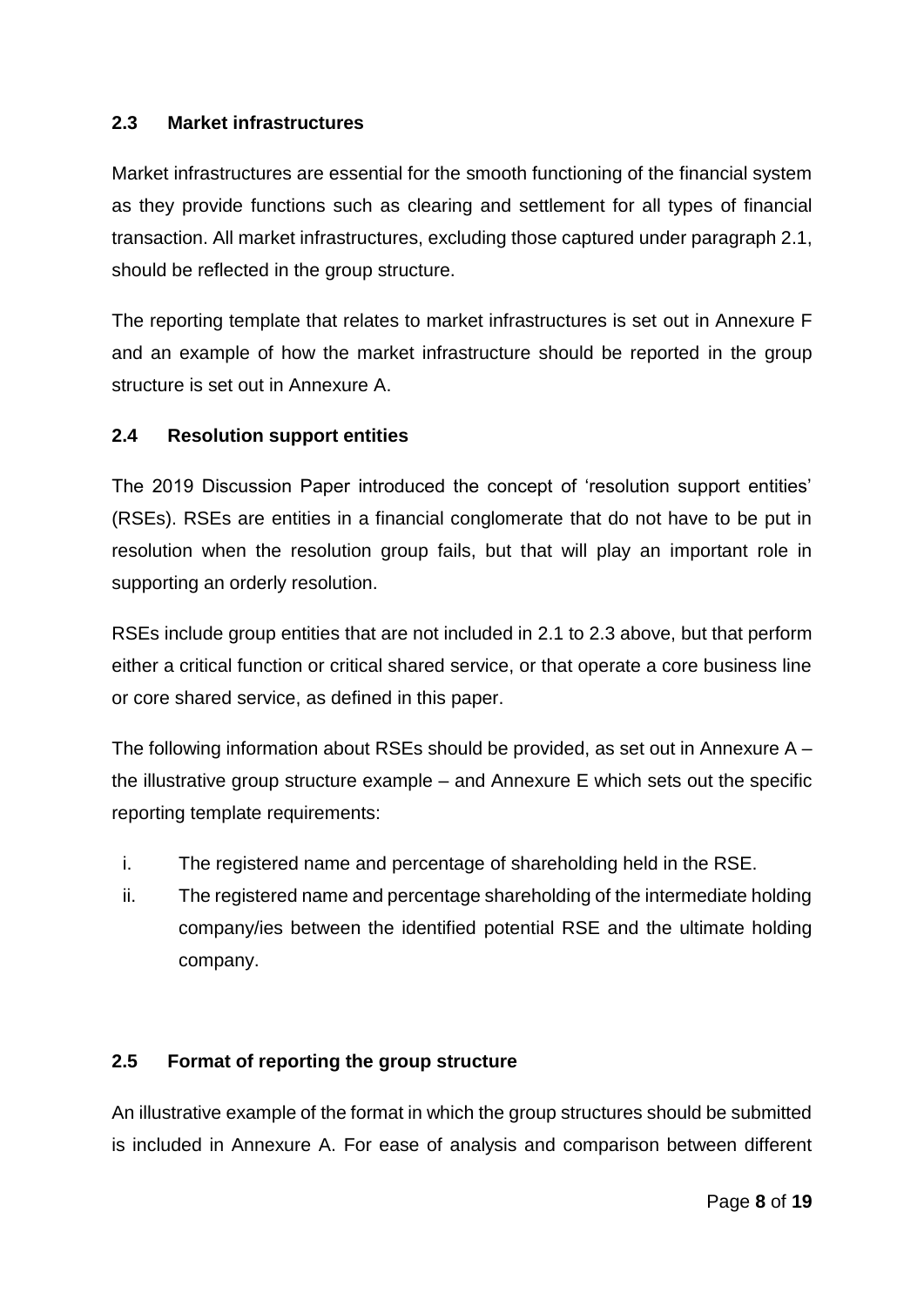resolution groups, the group structure should be reported according to the following colour code:

- Shareholders of ultimate holding company red blocks
- Ultimate holding company blue blocks
- Banks, non-bank SIFIs, payment system operator or participant in systemically important payment system – green blocks
- Intermediate holding companies white blocks
- RSEs yellow blocks
- Market infrastructure purple blocks
- Third-party shareholders of the intermediate holding company orange blocks.

### <span id="page-8-0"></span>**3. Submission requirements**

The resolution group, together with the relevant annexures, should be submitted

as at 31 March and 30 September of each year, or

in the event of any major change in the group structure, within 30 days of the aforementioned dates of such change.

## <span id="page-8-1"></span>**Request for comments**

Comments are invited on the group structure reporting requirements for resolution planning, as set out in this discussion paper.

All comments should be sent to FST-RPD@resbank.co.za. The closing date for comments is 30 November 2020.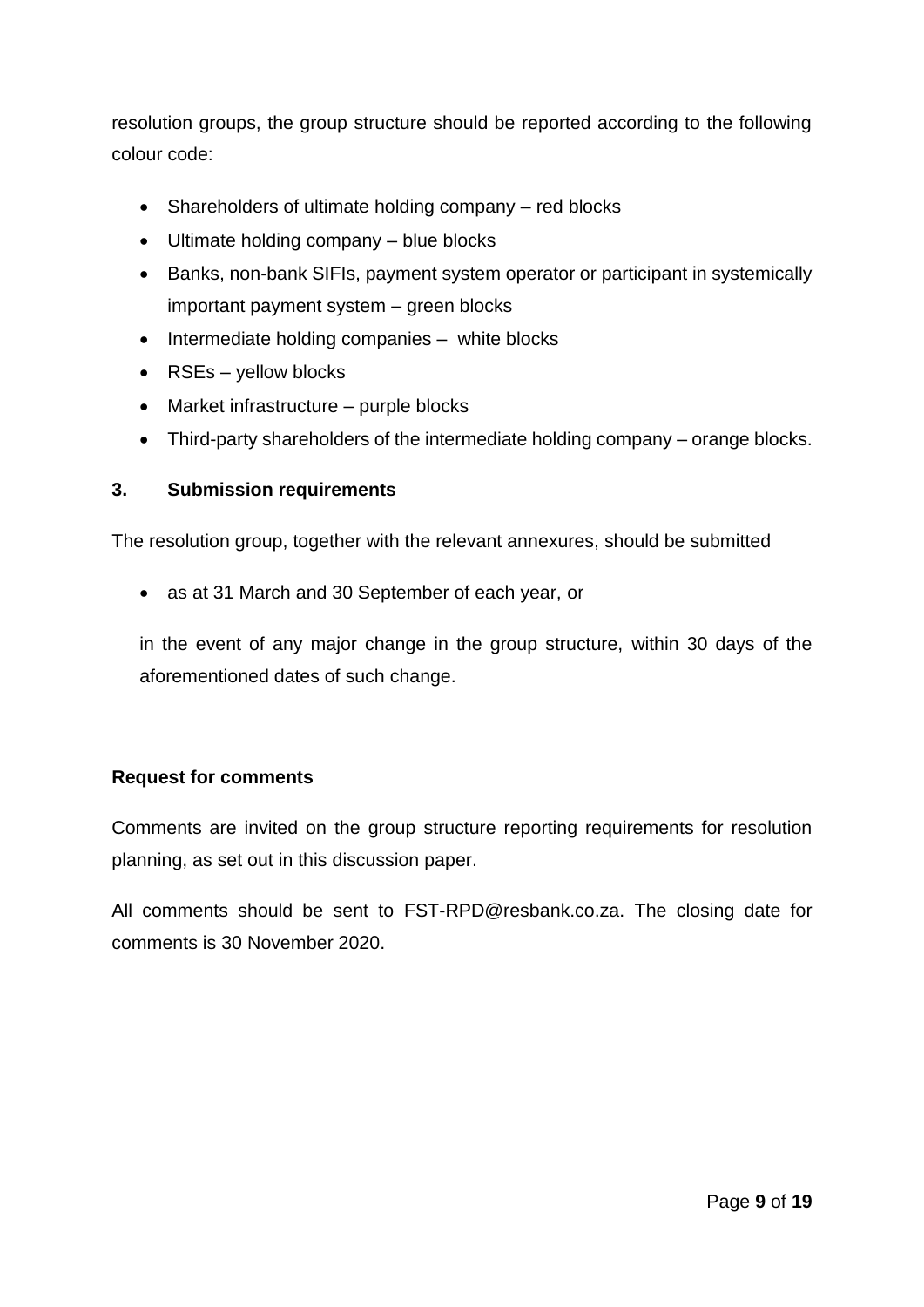## <span id="page-9-0"></span>**Definitions**

| <b>Term</b>                        | <b>Definition</b>                                                                                                                                                                                                                                                                                                                                                                                                                                                                                                                                                                                                                                                                                                                                                                         |
|------------------------------------|-------------------------------------------------------------------------------------------------------------------------------------------------------------------------------------------------------------------------------------------------------------------------------------------------------------------------------------------------------------------------------------------------------------------------------------------------------------------------------------------------------------------------------------------------------------------------------------------------------------------------------------------------------------------------------------------------------------------------------------------------------------------------------------------|
| <b>Control</b>                     | means, as set out in International Financial Reporting Standards<br>(IFRS) 10, having power over the investee; exposure or rights to<br>variable returns from involvement with the investee; and the ability to<br>use power over the investee to influence the amount of those returns.<br>In addition, an entity will also be deemed to have control should the<br>regulator pronounce/designate the entity as having control.                                                                                                                                                                                                                                                                                                                                                          |
| <b>Core business</b><br>line       | means those business lines that the Resolution Authority (RA) would<br>seek to protect through the implementation of resolution options in<br>order to ensure the sustainability of the designated institution (DI) after<br>the implementation of one or more resolution options.                                                                                                                                                                                                                                                                                                                                                                                                                                                                                                        |
| <b>Core shared</b><br>service      | means those activities performed by an entity within the financial group,<br>or outsourced to a third party; the failure of which would impair the<br>designated institution's ability to continue its core business lines.                                                                                                                                                                                                                                                                                                                                                                                                                                                                                                                                                               |
| <b>Critical</b><br>functions       | means, as defined in the Financial Sector Laws Amendment Bill, 2018<br>(FSLAB), in relation to a designated institution, a function that is -<br>essential to, or that contributes substantially to, financial<br>a.<br>stability and is performed by the designated institution; and<br>provided to, and essential to the continued operation of, the<br>b.<br>designated institution.                                                                                                                                                                                                                                                                                                                                                                                                   |
| <b>Critical shared</b><br>services | means activities performed by an entity within the financial group, or<br>outsourced to a third party; the failure of which would impair the DI's<br>ability to perform critical functions.                                                                                                                                                                                                                                                                                                                                                                                                                                                                                                                                                                                               |
| <b>Designated</b><br>institution   | means, as defined in clause 45 of the FSLAB (or section 29A of the<br>amended Financial Sector Regulation Act 9 of 2017 (FSR Act)-<br>a. a bank;<br>a systemically important financial institution;<br>b.<br>the payment system operator and participants of a systemically<br>C.<br>important payment system;<br>a company that is a holding company of a bank, a systemically<br>d.<br>important financial institution, or a payment system operator of a<br>systemically important payment system; and<br>subject to any determination in terms of subsection (2), if a bank<br>е.<br>or a systemically important financial institution is a member of a<br>financial conglomerate in terms of section 160 of the FSR Act,<br>each of the other members of the financial conglomerate. |
| <b>Financial</b><br>conglomerate   | means a group of companies designated as a financial conglomerate<br>in terms of section 160 of the FSR Act.                                                                                                                                                                                                                                                                                                                                                                                                                                                                                                                                                                                                                                                                              |
| <b>Financial group</b>             | means a group of companies under common control where at least one<br>entity conducts material activities in at least one sector which is<br>regulated by a financial sector regulator.                                                                                                                                                                                                                                                                                                                                                                                                                                                                                                                                                                                                   |
| <b>Financial system</b>            | means, as defined in the FSR Act, the system of institutions and market<br>through which financial products, financial instruments and financial<br>services are provided and traded, and includes the operation of a<br>market infrastructure and a payment system.                                                                                                                                                                                                                                                                                                                                                                                                                                                                                                                      |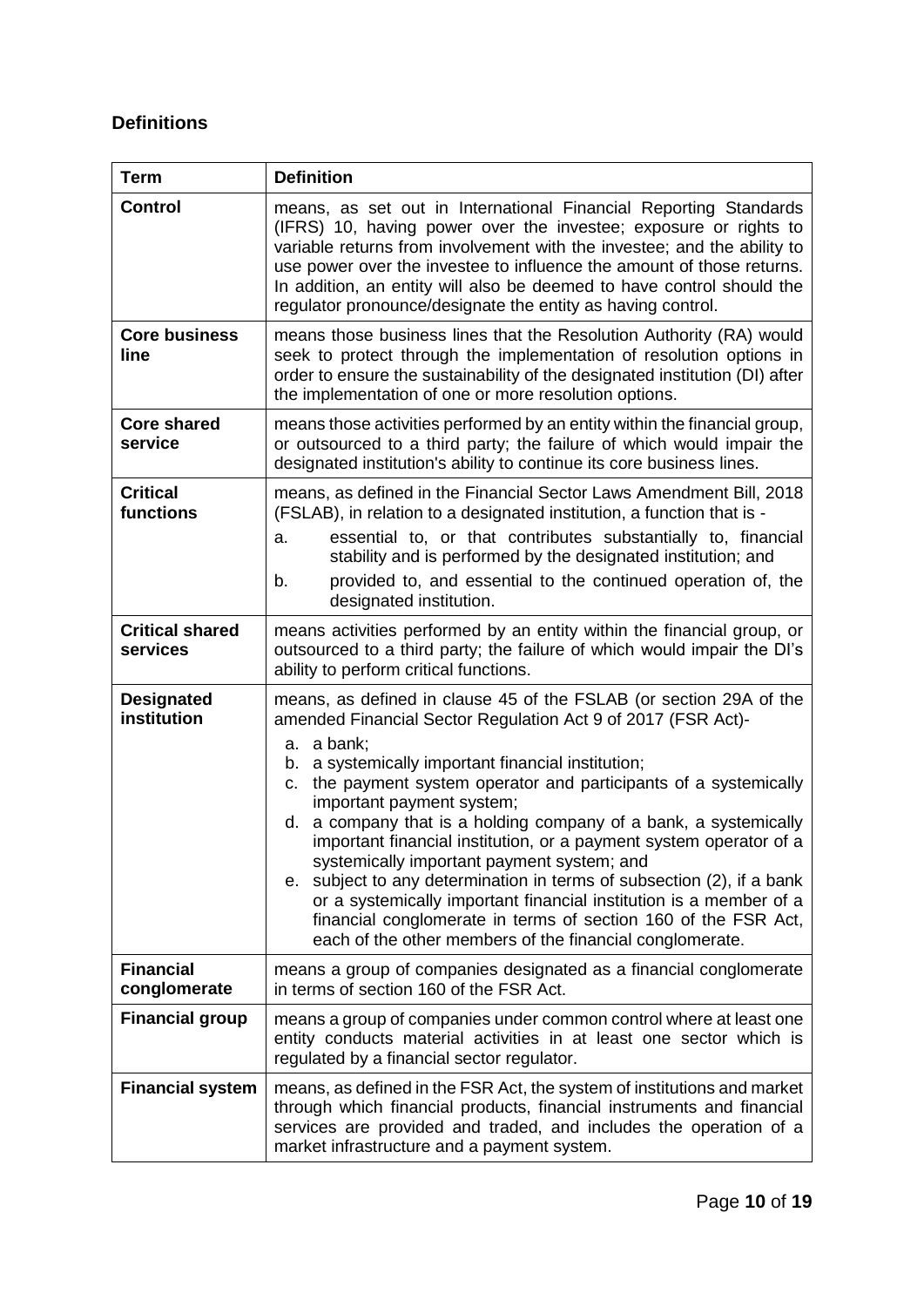| Group of<br>companies                        | means, as defined in section 1 the Companies Act 71 of 2008<br>(Companies Act), a holding company and all its subsidiaries.                                                                                                                                                                                                                        |
|----------------------------------------------|----------------------------------------------------------------------------------------------------------------------------------------------------------------------------------------------------------------------------------------------------------------------------------------------------------------------------------------------------|
| <b>Holding</b><br>company                    | means, as defined in the Companies Act, in relation to a subsidiary, a<br>juristic person that controls that subsidiary as a result of any<br>circumstances contemplated in section $2(2)(a)$ or $3(1)(a)$ of the<br>Companies Act.                                                                                                                |
| Intermediate<br>holding<br>company           | means, a holding company which has the majority shareholding/control<br>of a subsidiary within a group of companies, whereas the same holding<br>company itself is owned by another holding company within the group.                                                                                                                              |
| <b>Market</b><br>infrastructure              | means, as defined in the Financial Markets Act 9 of 2012 (FMA),<br>each of the following-<br>licensed central counterparty;<br>a.<br>licensed central securities depository;<br>b.<br>licensed clearing house;<br>C.<br>d. licensed exchange; and<br>licensed trade repository.<br>е.                                                              |
| <b>Resolution</b><br>entity                  | means an entity in a financial group that the SARB has identified as<br>necessary to put in resolution in order to exercise the required<br>resolution actions on the specific entity. Resolution entities will include<br>designated systemically important financial institutions (SIFIs) and<br>other entities that perform critical functions. |
| <b>Resolution</b><br>group                   | means all entities in a financial conglomerate, or financial group, of<br>which a bank or SIFI forms part, and which had not been excluded by<br>the Governor in terms of clause 45 of the FSLAB (or section 29A of the<br>amended FSR Act).                                                                                                       |
| <b>Regulated</b><br>financial<br>institution | means an institution that is supervised by a financial sector regulator<br>and is required to comply with legislation to ensure that such an<br>institution adheres to certain requirements, restrictions and quidelines,<br>aiming to maintain the integrity of the financial system.                                                             |
| <b>Resolution</b><br>support entity          | means an entity in a financial group that is excluded from being a<br>designated institution, but which the SARB has included in the<br>resolution group and resolution planning in order to ensure its<br>continued provision of support functions it will have to perform for the<br>designated institution in a resolution.                     |
| <b>Shareholding</b>                          | means the actual shareholding held.                                                                                                                                                                                                                                                                                                                |
| <b>Subsidiary</b>                            | Has the meaning as determined in accordance with section 3 of the<br>Companies Act.                                                                                                                                                                                                                                                                |
| <b>Third</b><br>party<br>shareholder         | means a shareholder, other than a company within the group, that<br>holds shares in an entity within the group and does not form part of the<br>group.                                                                                                                                                                                             |
| <b>Ultimate holding</b><br>company           | means the highest level juristic person, registered in South Africa, that<br>has control over other companies (subsidiaries) in the group.                                                                                                                                                                                                         |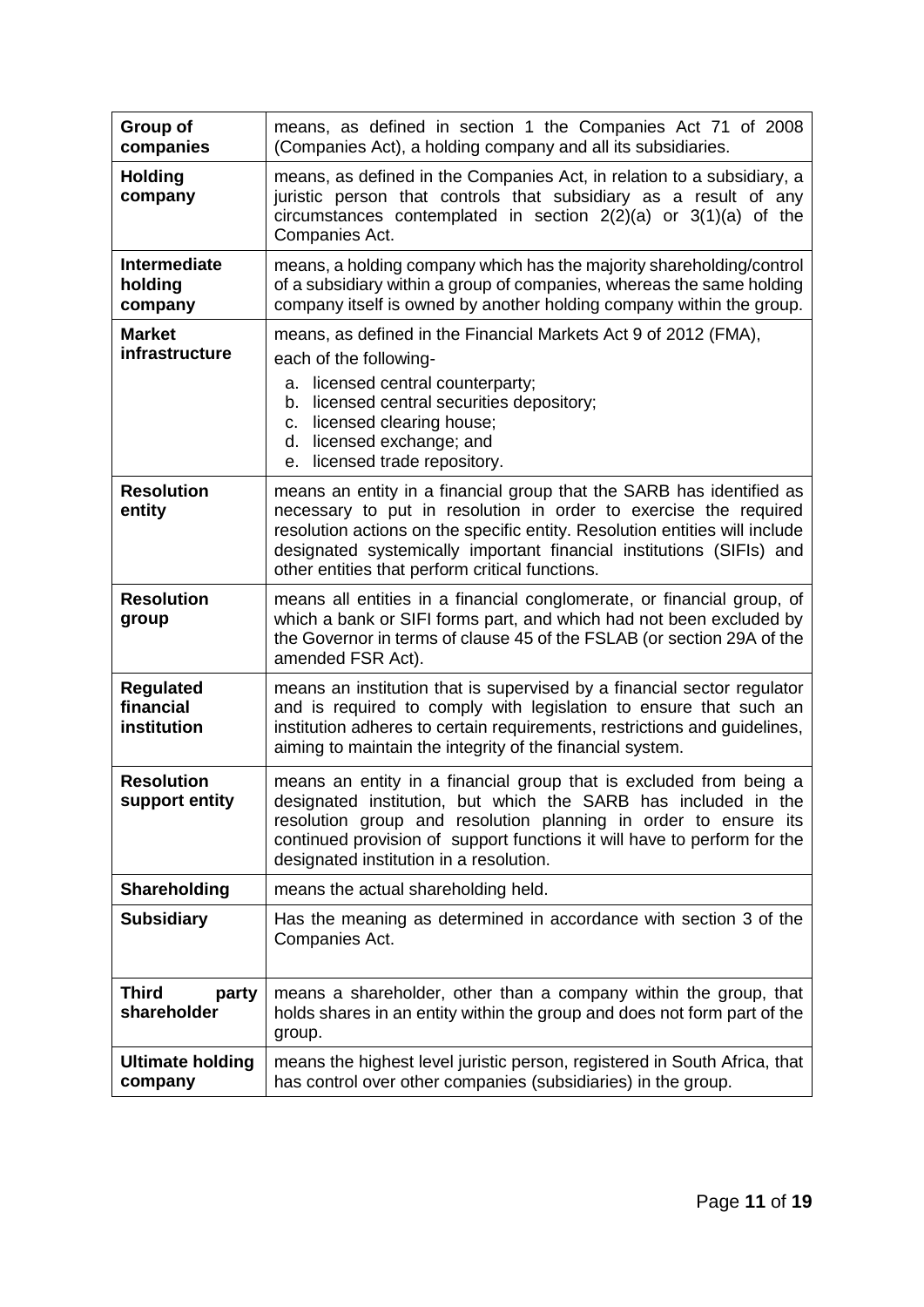## <span id="page-11-0"></span>**Abbreviations**

| <b>DI</b>      | Designated Institution                            |
|----------------|---------------------------------------------------|
| <b>FSLAB</b>   | <b>Financial Sector Laws Amendment Bill, 2018</b> |
| <b>FSR Act</b> | Financial Sector Regulation Act 9 of 2017         |
| <b>IFRS</b>    | International Financial Reporting Standards       |
| <b>PA</b>      | <b>Prudential Authority</b>                       |
| <b>RA</b>      | <b>Resolution Authority</b>                       |
| <b>RE</b>      | <b>Resolution Entity</b>                          |
| <b>RSE</b>     | <b>Resolution Support Entity</b>                  |
| <b>SARB</b>    | South African Reserve Bank                        |
| <b>SIFI</b>    | Systemically Important Financial Institution      |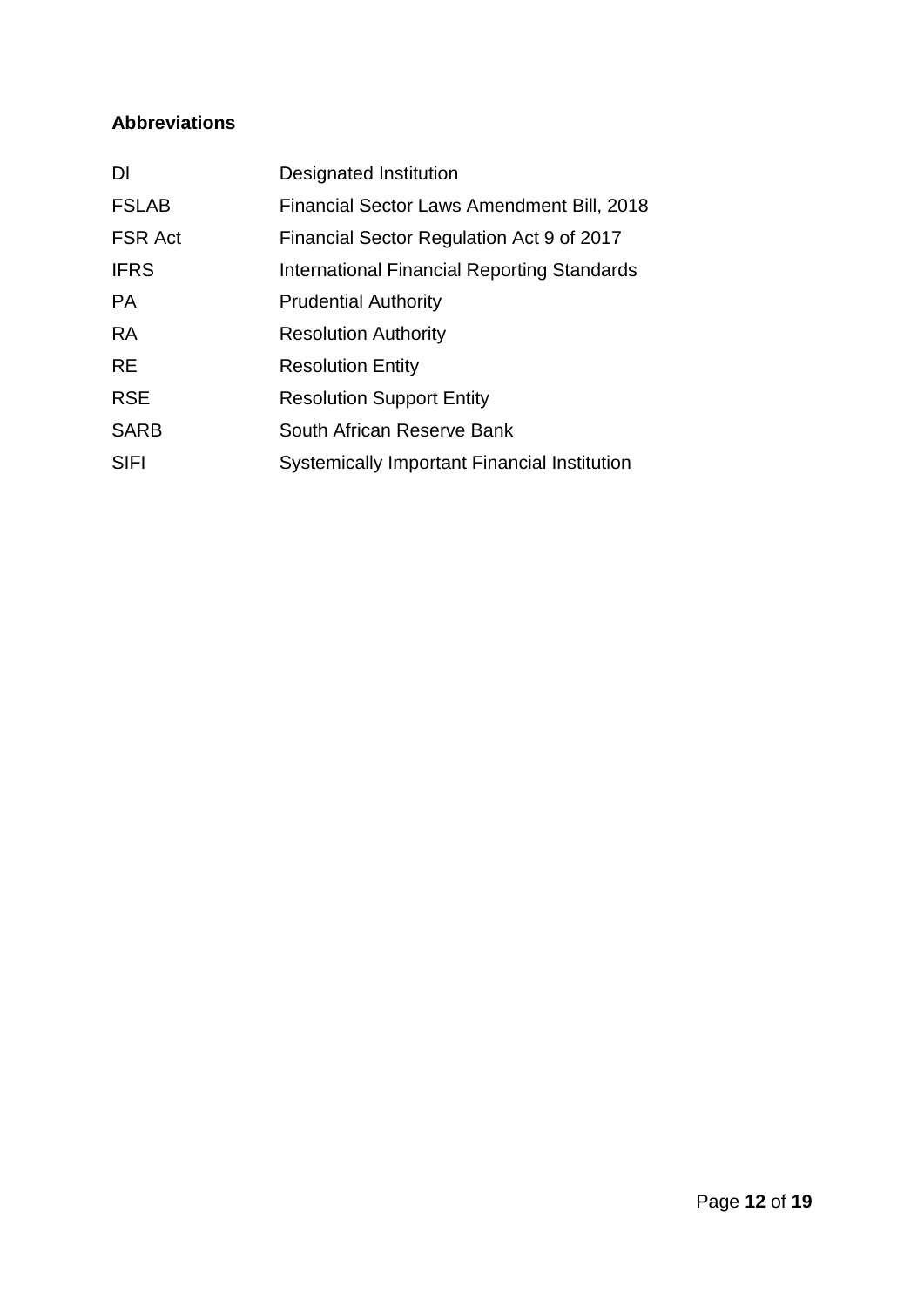#### **Annexure A: Illustration of a hypothetical group structure**

The illustration below is an example of a group structure and is subsequently used to explain how to populate the templates as per annexures B to F.

<span id="page-12-0"></span>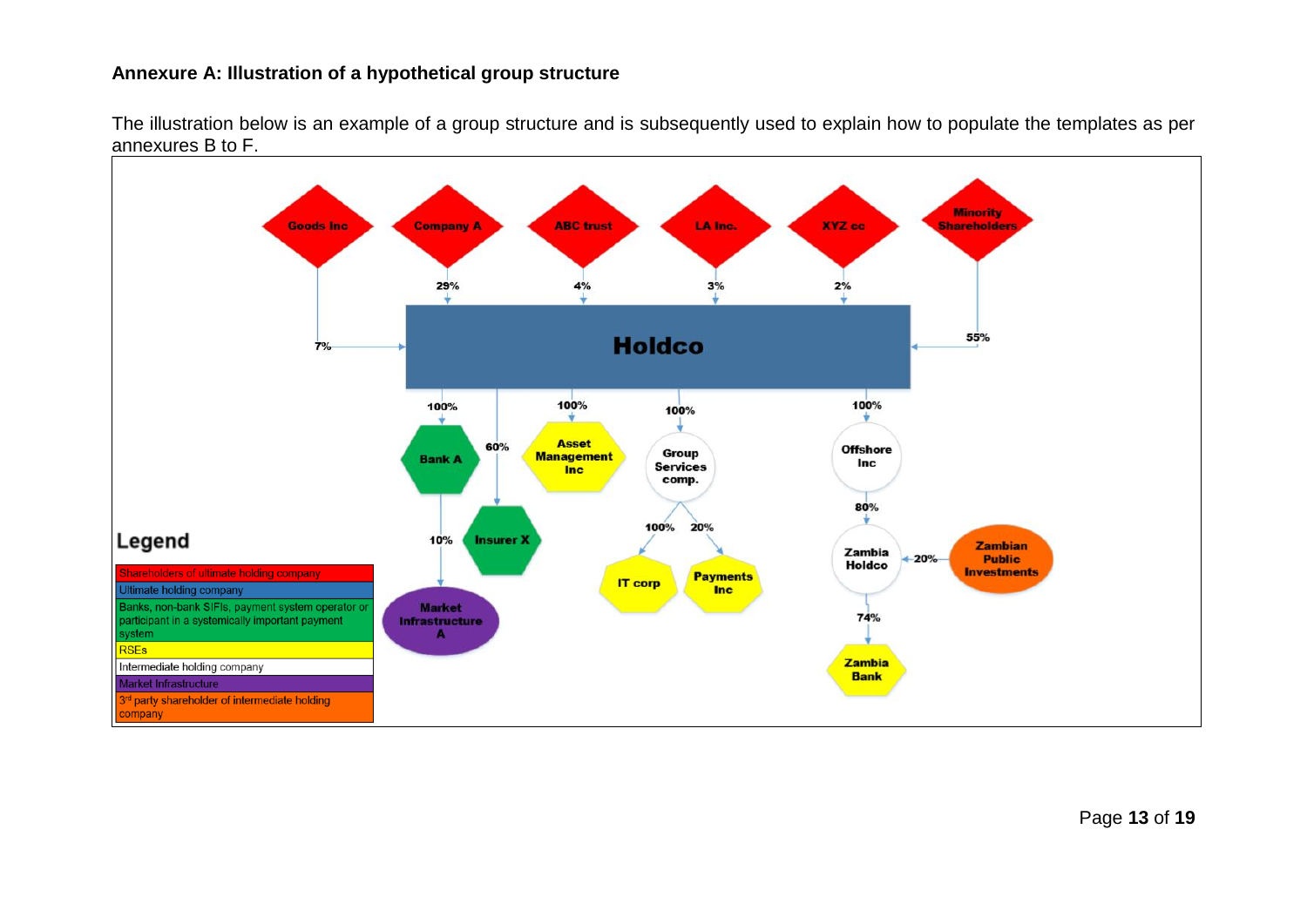#### **Annexure B: Reporting templates for shareholders of ultimate holding company**

This annexure has to be completed for the shareholders of the ultimate holding company.

#### **Table B.1: Main identified shareholders of ultimate holding company**

<span id="page-13-2"></span> $\overline{a}$ 

| <b>Shareholder as</b><br>identified on group<br>structure | Sector/<br>industry | <b>Shareholder</b><br>percentage | <b>Headquarters</b> | Listed exchanges | <b>Group affiliation</b> |
|-----------------------------------------------------------|---------------------|----------------------------------|---------------------|------------------|--------------------------|
|                                                           |                     |                                  |                     |                  |                          |

#### **Table B.2: Aggregate remaining minority shareholders of ultimate holding company**

| Number of minority<br><b>Shareholders</b> | Total minority shareholding | Largest individual minority<br>shareholder (excluding the<br>shareholders disclosed in<br>table B1) | Shareholder percentage of<br>largest individual minority<br>shareholder | <b>Group affiliation of</b><br>largest minority<br>shareholder |
|-------------------------------------------|-----------------------------|-----------------------------------------------------------------------------------------------------|-------------------------------------------------------------------------|----------------------------------------------------------------|
|                                           |                             |                                                                                                     |                                                                         |                                                                |

#### <span id="page-13-0"></span>**Table B.3: Example 1 of main identified shareholders of ultimate holding company<sup>2</sup>**

<span id="page-13-1"></span>

| Shareholder as<br>identified on group<br><b>structure</b> | Sector/<br>industry   | <b>Shareholder</b><br>percentage | <b>Headquarters</b> | <b>Listed exchanges</b>       | Group affiliation <sup>3</sup> |
|-----------------------------------------------------------|-----------------------|----------------------------------|---------------------|-------------------------------|--------------------------------|
| Company A                                                 | Financial<br>services | 29%                              | America             | <b>NYSE</b>                   | Group A                        |
| Goods Inc.                                                | Luxury goods          | 7%                               | Switzerland         | Swiss Exchange and<br>the JSE | Goods Group                    |
| <b>ABC</b> trust                                          | Property              | 4%                               | South Africa        | N/a                           | N/a                            |
| LA Inc.                                                   | Retail                | 3%                               | South Africa        | N/a                           | N/a                            |
| XYZ cc                                                    | Rental agency         | 2%                               | South Africa        | N/a                           | Group A                        |

<sup>&</sup>lt;sup>2</sup> In this example, only two shareholders have shareholding of  $\geq$  5% and therefore the top five are reported, regardless of shareholding percentage.

<span id="page-13-4"></span><span id="page-13-3"></span><sup>&</sup>lt;sup>3</sup> The purpose of this column is to identify whether two or more shareholders belong to the same group, thereby increasing the effective shareholding. In this example, it is clear that Group A effectively holds 31% of the shares (Company A – 29%, XYZ  $cc - 2\%$ ).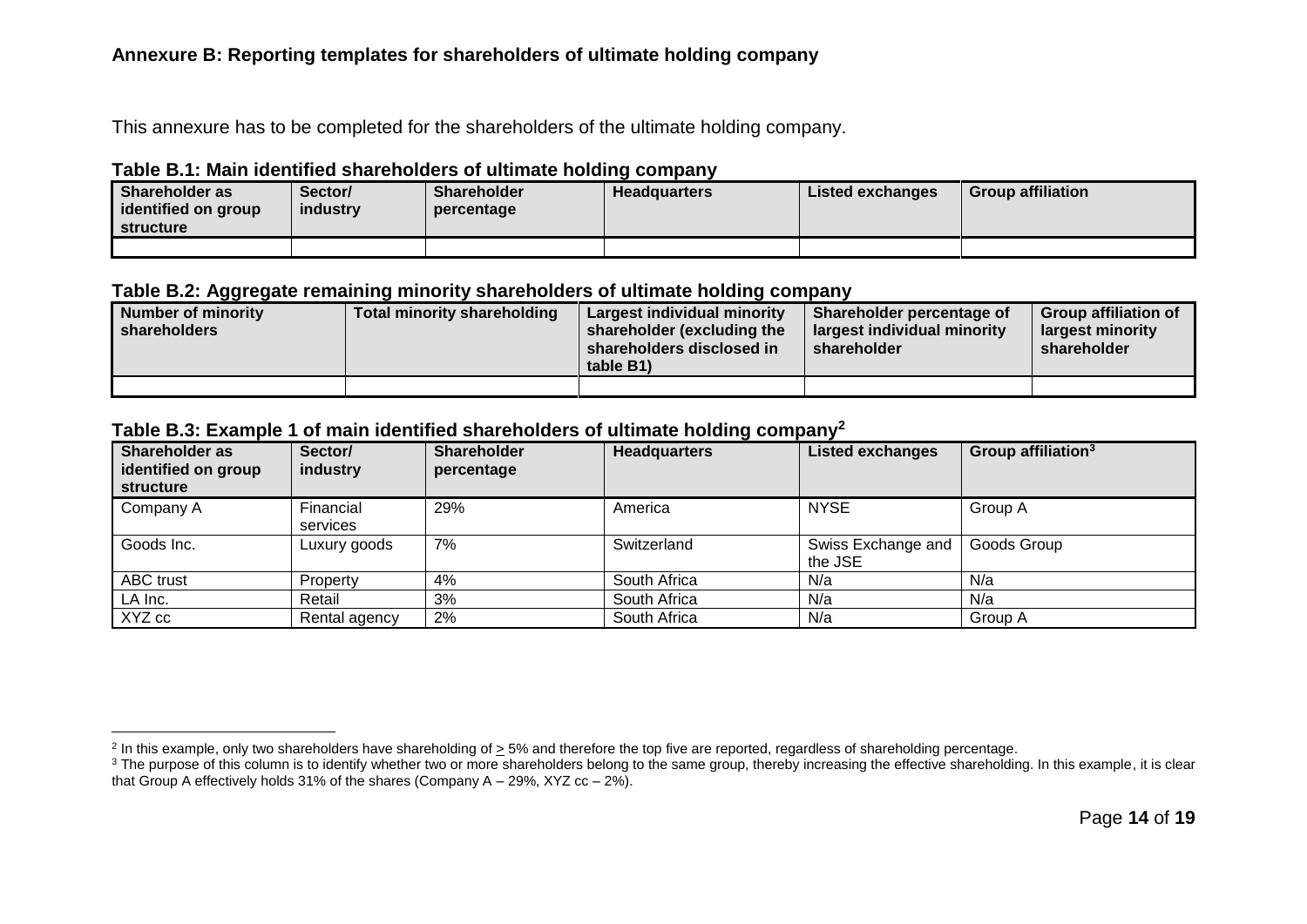| ו מטוכ ם.-. בגעווואוט ב טו ווומות וטטוונווטט אומרטוסטוס טו מתחומנט ווטומוואַ טטוואַמוז |                           |                                  |                     |                         |                          |  |  |
|----------------------------------------------------------------------------------------|---------------------------|----------------------------------|---------------------|-------------------------|--------------------------|--|--|
| Shareholder as<br>identified on group<br>structure                                     | Sector/industry           | <b>Shareholder</b><br>percentage | <b>Headquarters</b> | <b>Listed exchanges</b> | <b>Group affiliation</b> |  |  |
| Company B                                                                              | <b>Financial services</b> | 12%                              | America             | <b>NYSE</b>             | Group B                  |  |  |
| Labels Inc.                                                                            | Clothina                  | 7%                               | London              | London Exchange         | Goods Group              |  |  |
| Investing co.                                                                          | <b>Financial services</b> | 7%                               | South Africa        | <b>JSE</b>              | <b>Investing Group</b>   |  |  |
| Bean co.                                                                               | Production                | 6%                               | South Africa        | N/a                     | N/a                      |  |  |
| LA Inc.                                                                                | Retail                    | 6%                               | South Africa        | N/a                     | N/a                      |  |  |
| XYZ cc                                                                                 | Rental agency             | 5%                               | South Africa        | N/a                     | Group A                  |  |  |
| Secure Assets                                                                          | Asset management          | 5%                               | South Africa        | N/a                     | N/a                      |  |  |
| ABC property                                                                           | Property investment       | 5%                               | South Africa        | N/a                     | N/a                      |  |  |

#### **Table B.4: Example 2 of main identified shareholders of ultimate holding company<sup>4</sup>**

#### **Table B.5: Example 1 of aggregate remaining minority shareholders of ultimate holding company**

| <b>Number of minority</b><br>shareholders | <b>Total minority shareholding</b> | <b>Largest individual minority</b><br>shareholder (excluding the<br>shareholders disclosed in<br>table B1) | Shareholder percentage of<br>largest individual minority<br>shareholder | <b>Group affiliation of</b><br>largest minority<br>shareholder |
|-------------------------------------------|------------------------------------|------------------------------------------------------------------------------------------------------------|-------------------------------------------------------------------------|----------------------------------------------------------------|
| 4658                                      | 55%                                | S&T trust                                                                                                  | .89%                                                                    | Group X                                                        |

#### **Table B.6: Example 2 of aggregate remaining minority shareholders of ultimate holding company**

| Number of minority<br>shareholders | <b>Total minority shareholding</b> | <b>Largest individual minority</b><br>shareholder (excluding the<br>shareholders disclosed in<br>table B1) | Shareholder percentage of<br>largest individual minority<br>shareholder | <b>Group affiliation of</b><br>largest minority<br>shareholder |
|------------------------------------|------------------------------------|------------------------------------------------------------------------------------------------------------|-------------------------------------------------------------------------|----------------------------------------------------------------|
| 4130                               | 47%                                | <b>PBH</b> trust                                                                                           | 1.2%                                                                    | Group Z                                                        |

<span id="page-14-1"></span><span id="page-14-0"></span>example 2, eight shareholders each have a shareholding of  $\geq$  5% and therefore all eight shareholders need to be disclosed.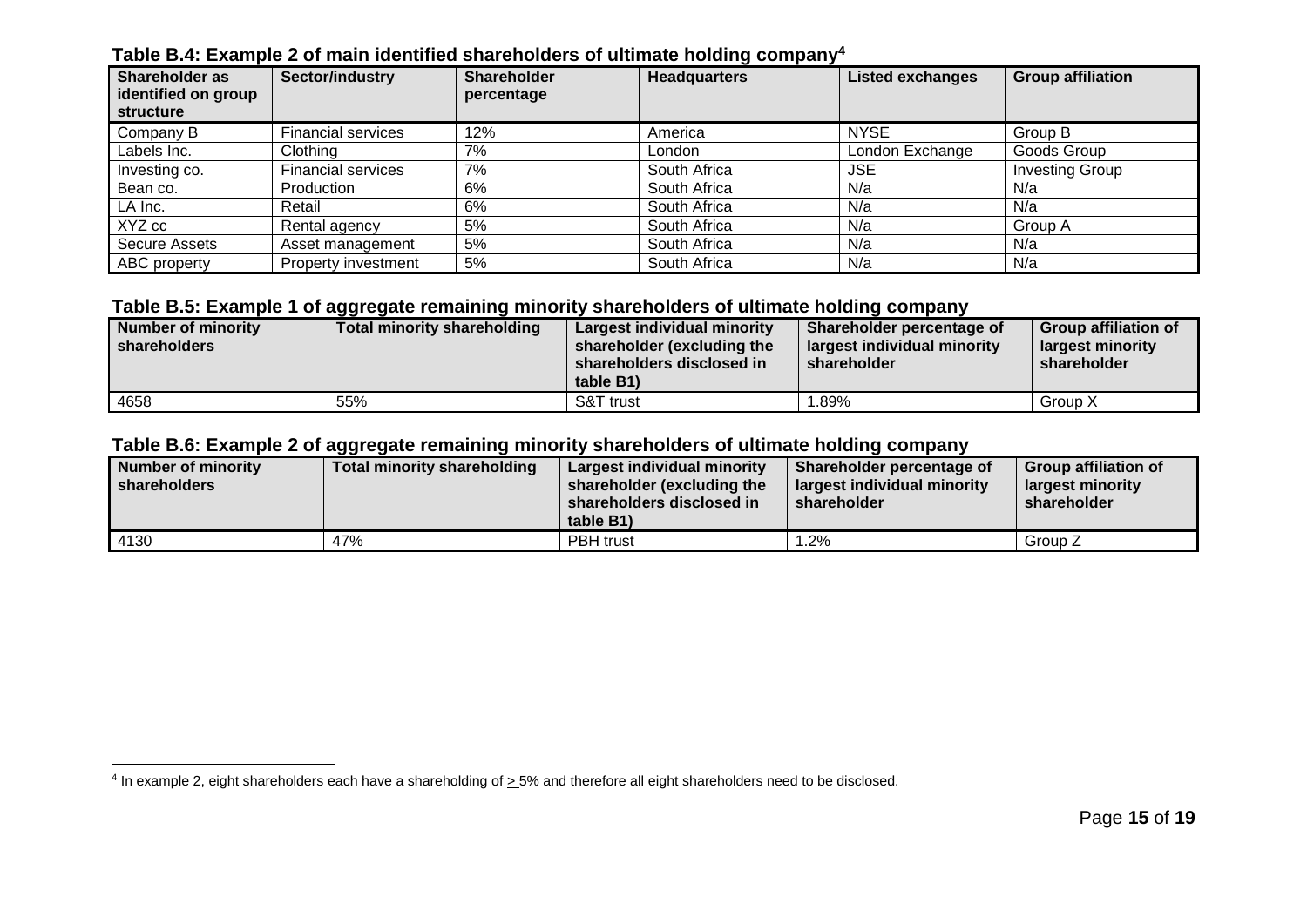## **Annexure C: Reporting template for banks, non-bank SIFIs, payment system operators and participants of systemically important payment systems**

This annexure needs to be completed for banks, non-bank SIFIs, payment system operators and participants of systemically important payment systems.

### **Table C.7: Reporting template for banks, non-bank SIFIs, payment system operators and participants of systemically important payment systems**

| <b>RE</b> as identified<br>on group<br>structure | Share-holding<br>percentage | <b>Type of services</b> | ∣ Jurisdiction | Listed exchange $\mid$ % of group | consolidated assets | % of group<br>consolidated<br>liabilities | % of group<br>consolidated profit |
|--------------------------------------------------|-----------------------------|-------------------------|----------------|-----------------------------------|---------------------|-------------------------------------------|-----------------------------------|
|                                                  |                             |                         |                |                                   |                     |                                           |                                   |

#### <span id="page-15-0"></span>**Table C.8: Example of completed reporting template for banks, non-bank SIFIs, payment system operators and participants of systemically important payment systems**

<span id="page-15-2"></span><span id="page-15-1"></span>

| RE as identified on<br>group structure | Share-holding<br>percentage | <b>Type of services</b>       | <b>Jurisdiction</b> | Listed exchange | % of group<br>consolidated assets | % of group<br>consolidated<br>liabilities | % of group<br>consolidated profit |
|----------------------------------------|-----------------------------|-------------------------------|---------------------|-----------------|-----------------------------------|-------------------------------------------|-----------------------------------|
| Bank A                                 | 100%                        | <b>Banking</b>                | South Africa        | JSE and A2X     | 60%                               | 55%                                       | 58%                               |
| Insurer X                              | 60%                         | Non-life and Life<br>business | South Africa        | <b>JSE</b>      | 10%                               | 15%                                       | 9%                                |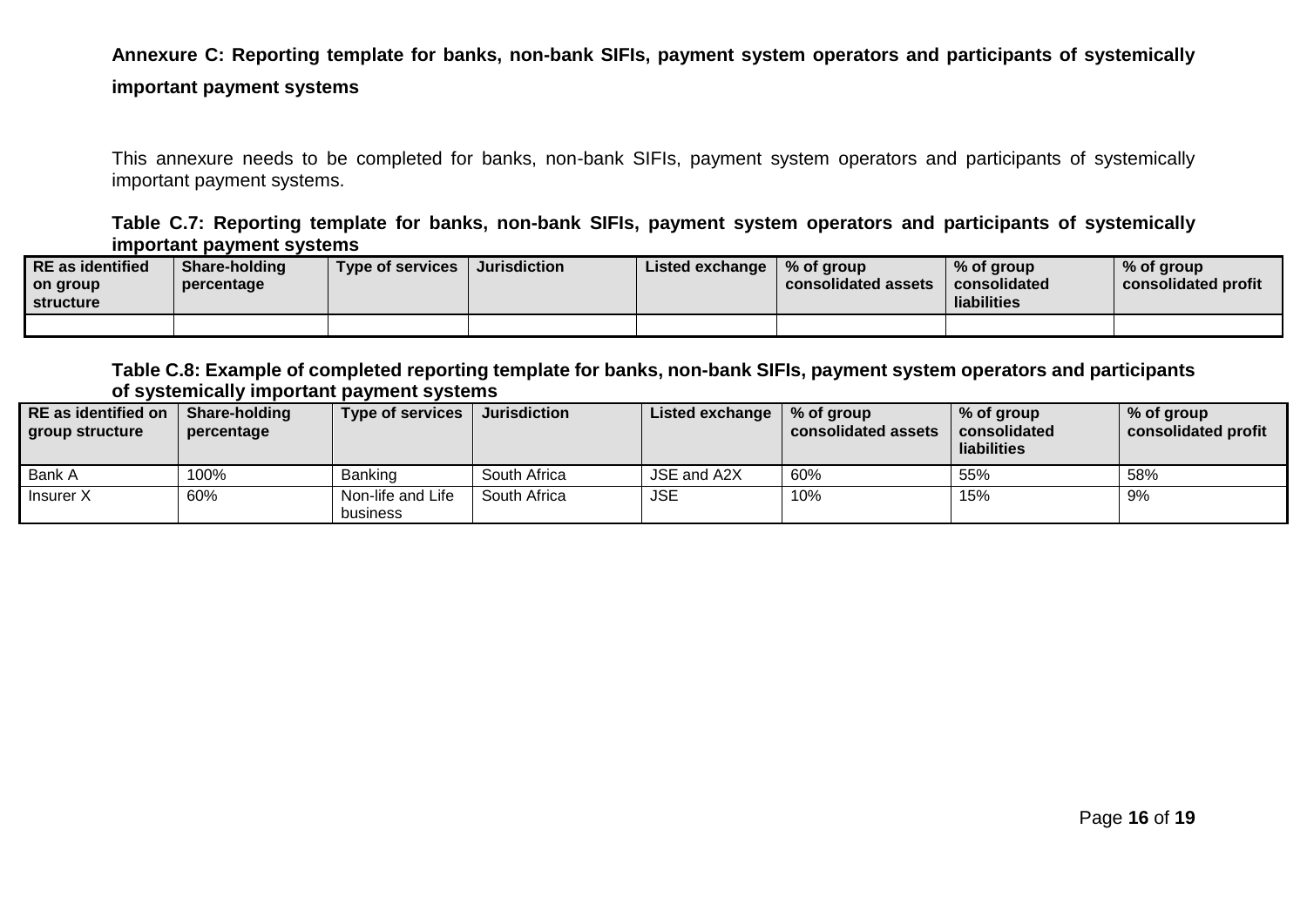### **Annexure D: Intermediate holding companies**

This Annexure has to be completed for third party shareholders of the intermediate holding companies only.

### **Table D.9: Reporting template for intermediate holding companies**

| Shareholder as identified<br>on group structure | Sector/industry | Shareholder percentage | <b>Headguarters</b> | Listed exchanges |
|-------------------------------------------------|-----------------|------------------------|---------------------|------------------|
|                                                 |                 |                        |                     |                  |

#### **Table D.10: Example of completed reporting template for intermediate holding companies**

<span id="page-16-2"></span><span id="page-16-1"></span><span id="page-16-0"></span>

| I Shareholder as identified<br>on group structure | <b>Sector/industry</b>    | Shareholder percentage | <b>Headquarters</b> | Listed exchanges |
|---------------------------------------------------|---------------------------|------------------------|---------------------|------------------|
| Zambian public investments                        | <b>Financial services</b> | 20%                    | Zambia              | LuSE             |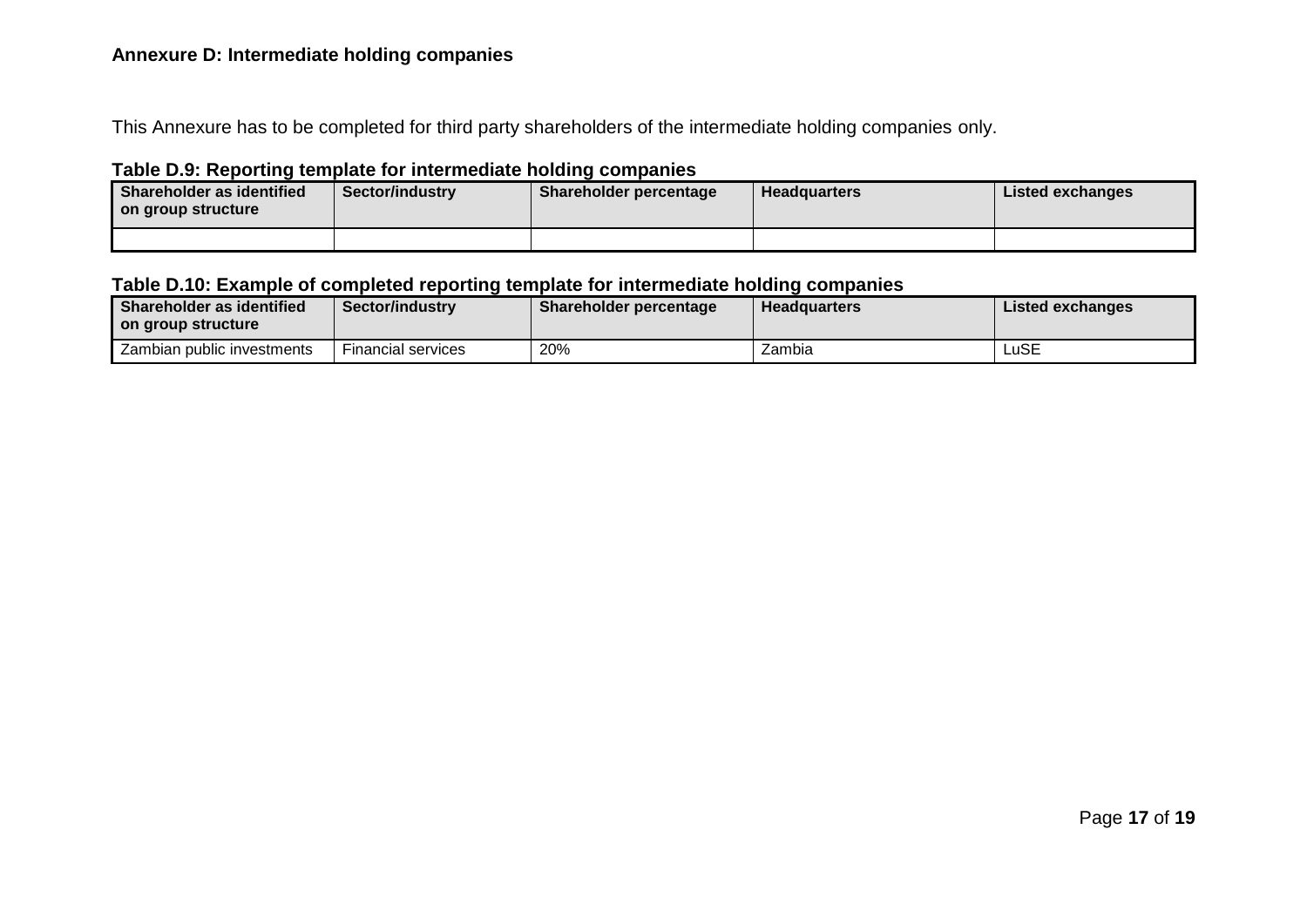This annexure has to be completed for the RSEs.

## **Table E.11: Reporting template for the identified RSEs**

| <b>Reportable RSE</b> | Share-holding<br>percentage | Type of<br><b>services</b> | <b>Jurisdiction</b> | Support<br>function | % of group<br>consolidated<br>assets | % of group<br>consolidated<br>liabilities | % of group<br>consolidated profit |
|-----------------------|-----------------------------|----------------------------|---------------------|---------------------|--------------------------------------|-------------------------------------------|-----------------------------------|
|                       |                             |                            |                     |                     |                                      |                                           |                                   |

## **Table E.12: Example of completed reporting template for the identified RSEs**

<span id="page-17-2"></span><span id="page-17-1"></span><span id="page-17-0"></span>

| <b>Reportable RSE</b>           | Share-holding<br>percentage | Type of<br>services                 | <b>Jurisdiction</b> | <b>Support</b><br>function              | % of group<br>consolidated<br>assets | % of group<br>consolidated<br>liabilities | % of group<br>consolidated profit |
|---------------------------------|-----------------------------|-------------------------------------|---------------------|-----------------------------------------|--------------------------------------|-------------------------------------------|-----------------------------------|
| <b>Asset Management</b><br>Inc. | 100%                        | Management of<br>third-party assets | South Africa        | Core business<br>line                   | 2%                                   | 12%                                       | 12%                               |
| IT corp.                        | 100%                        | Data steward                        | South Africa        | <b>Critical shared</b><br>service       | 2%                                   | 0%                                        | 3%                                |
| Zambia Bank                     | 74%                         | Banking                             | Zambia              | Core business<br>line                   | 8%                                   | 6%                                        | 10%                               |
| Payments Inc.                   | 20%                         | Payments and<br>settlements         | Zambia              | Core business<br>line shared<br>service | 0%                                   | 0%                                        | 0%                                |